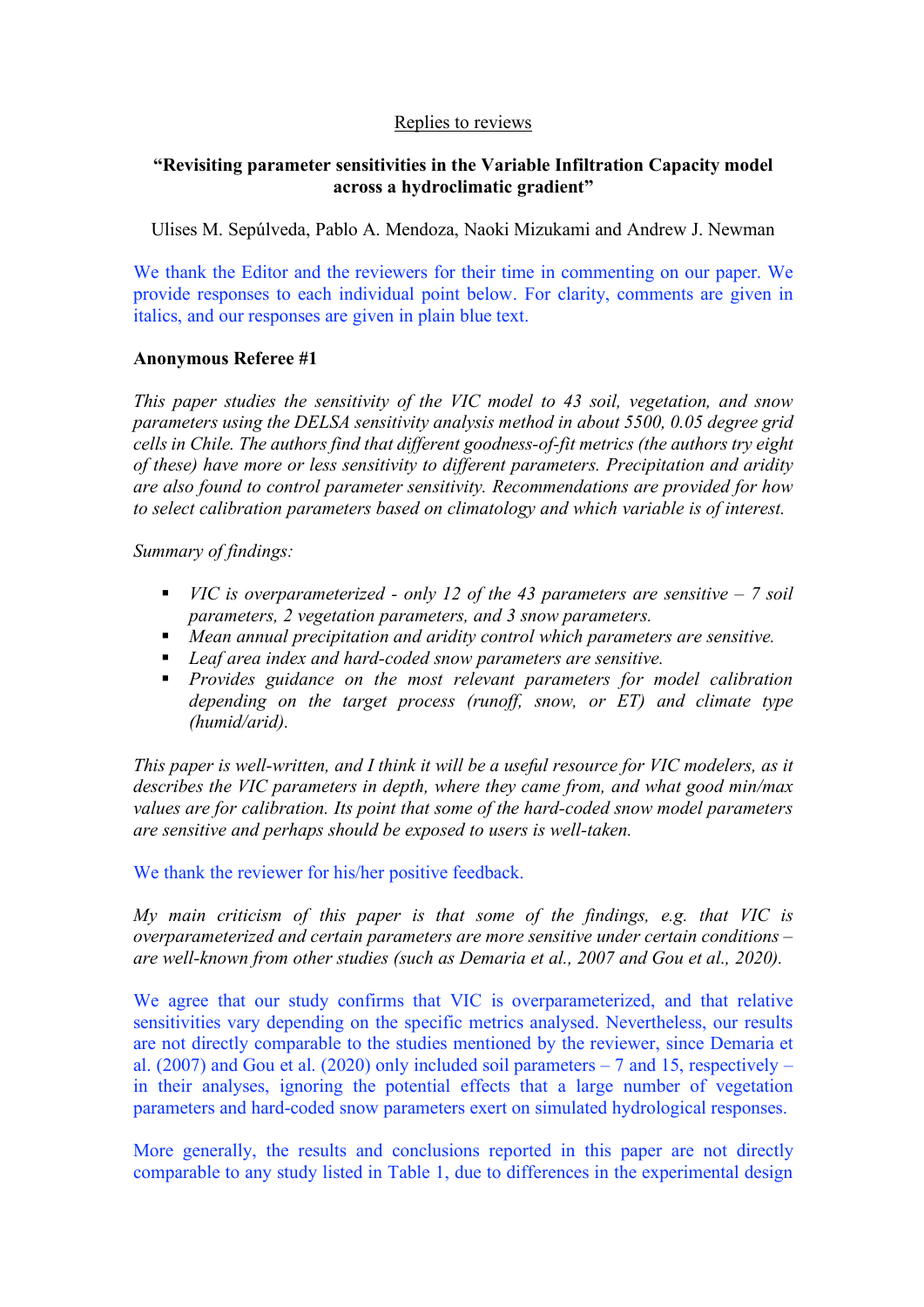and domains of interest. In particular, our study considers (1) a large number of soil, vegetation and snow parameters – only comparable to Bennett et al. (2018), who included 46 parameters (though excluding snow) –,  $(2)$  a larger number of process-oriented metrics (compared to the previous efforts listed in Table 1), and (3) a very large sample of grid cells at a relatively high (~5 km) horizontal resolution, spanning very different physiographic characteristics and hydroclimatic conditions. Hence, our study contributes to the existing literature by providing guidance on relevant VIC parameters for a suite of target processes and climate types. We have strengthened these points by adding the following paragraph in section 5 (L450-459):

"This study reaffirms overparameterization issues in the VIC model (Demaria et al., 2007; Gou et al., 2020), and that relative parameter importance varies depending on the specific metric or variable analysed (Chaney et al., 2015; Bennett et al., 2018; Yeste et al., 2020; Melsen  $\&$  Guse, 2021), and physiographic or climatic site characteristics (Liang  $\&$  Guo, 2003; Demaria et al., 2007; Lilhare et al., 2020). However, the results and conclusions reported here are not directly comparable to previous studies due to differences in the experimental designs and domains of interest. In particular, our study considers (1) a large number of soil, vegetation and snow parameters – only comparable to Bennett et al. (2018), who included 46 parameters (excluding snow processes) over the semiarid Colorado River basin  $-$ , (2) a larger number of process-oriented metrics (compared previous efforts listed in Table 1), and (3) a very large sample of grid cells at a relatively high (~5 km) horizontal resolution, spanning very different physiographic characteristics and hydroclimatic conditions. Hence, our study contributes to the existing literature by providing guidance on relevant VIC parameters for a suite of target processes and climate types."

# *On the other hand, examining parameter interactions, which the authors say is possible using the DELSA method, might be more interesting.*

In this paper, we used the same DELSA formulation proposed in the original paper (Rakovec et al., 2014), which does not enable the quantification of parameter interactions. The latter would require mathematical developments that are out of the scope of this paper. We have re-worded the text to clarify this (L191-194):

"Although DELSA only examines first-order sensitivities, it has unexplored potential to be expanded with the aim to quantify parameter interactions (Zegers et al., 2020), which could be achieved by including additional terms in the local total variance (Sobol' & Kucherenko, 2010)."

### *Some other critiques:*

*1) I wonder whether the amount of peak SWE is a useful goodness-of-fit parameter. I imagine that many combinations of parameters could give the same peak SWE, since it is an integrated measure of the entire season's snowfall. This would be worth mentioning in Section 3.4 performance metrics.*

Characterising parameter equifinality, which also occurs in other metrics, is beyond the scope of this study. Nevertheless, we clarify what peak SWE represents following the reviewer's suggestion (L234-236):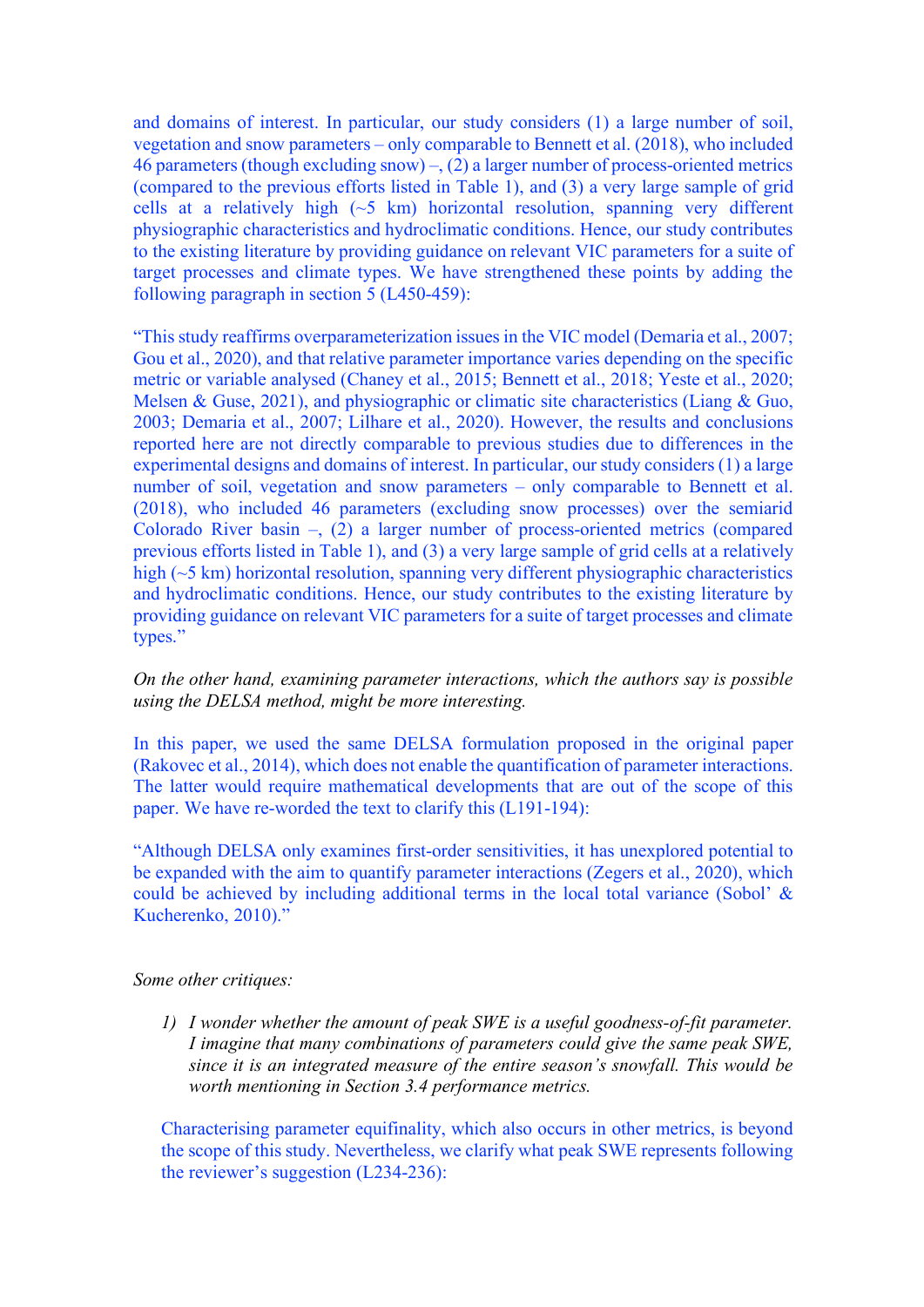"We use two metrics to characterize snow cover processes: the difference in longterm simulated peak SWE – an integrated measure of processes occurring during the snowfall season –, and the difference in snow cover duration, quantified by the number of days with snow on the ground (Mizukami et al., 2014).'

*2) You study 101 catchments throughout Chile, but only a few catchments are highlighted in the figures. Is there any justification for why these catchments are spotlighted?*

We highlight a small sample of six basins in Figures 1-3 because they have different aridity indices and seasonal cycles of rainfall, snowfall, runoff and temperature, illustrating the diversity of hydroclimate regimes across the country. These catchments exemplify the transition from an arid, rainfall dominated regime (Far North), to semi-arid, snow-dominated basins, towards mixed and rainfall dominated streamflow regimes with lower aridity indices in southern Chile (as described in L120-124).

We have added the following text to clarify the motivation of highlighting a small sample of six basins (L118-120):

"Figure 2 illustrates this by showing the aridity indices and seasonal cycles of rainfall, snowfall, runoff and temperature for a sample of six basins with very different hydroclimatic regimes."

*3) In Figure 3, indicate whether the rows are organized by latitude (they appear to be, but it would help readers interpret the figure if this were more clear).*

We have included "(displayed in different rows, sorted by latitude)", following the reviewer's recommendation.

*4) L315: SnowLegth typo*

Thanks for noting this. We have corrected the typo accordingly.

*5) In Section 4.3.1, it is claimed that humid environments enable recharge of the lower soil layers and thus cause increased sensitivity of baseflow parameters. Is this true for all wet catchments, or does it depend whether precipitation occurs as rainfall or snowfall? I imagine that snowy catchments will have more sensitivity to baseflow parameters, as water will have more time to infiltrate into the soils. (I'm assuming here that snowmelt runoff is generated more gradually than rainfall runoff.)*

We thank the reviewer for this insightful observation. The climatic classification of grid cells used here – spanning from humid to hyper-arid – is solely based on the mean annual aridity index (Table 5) and, therefore, humid grid cells include both rainfall and snowfall dominated climates. To test the reviewer's hypothesis, we computed the fraction of precipitation falling as snowfall  $(f_s)$  in the 2,189 grid cells classified as 'humid', defining the modeling units where  $f_s \geq 0.15$  as snowfall-dominated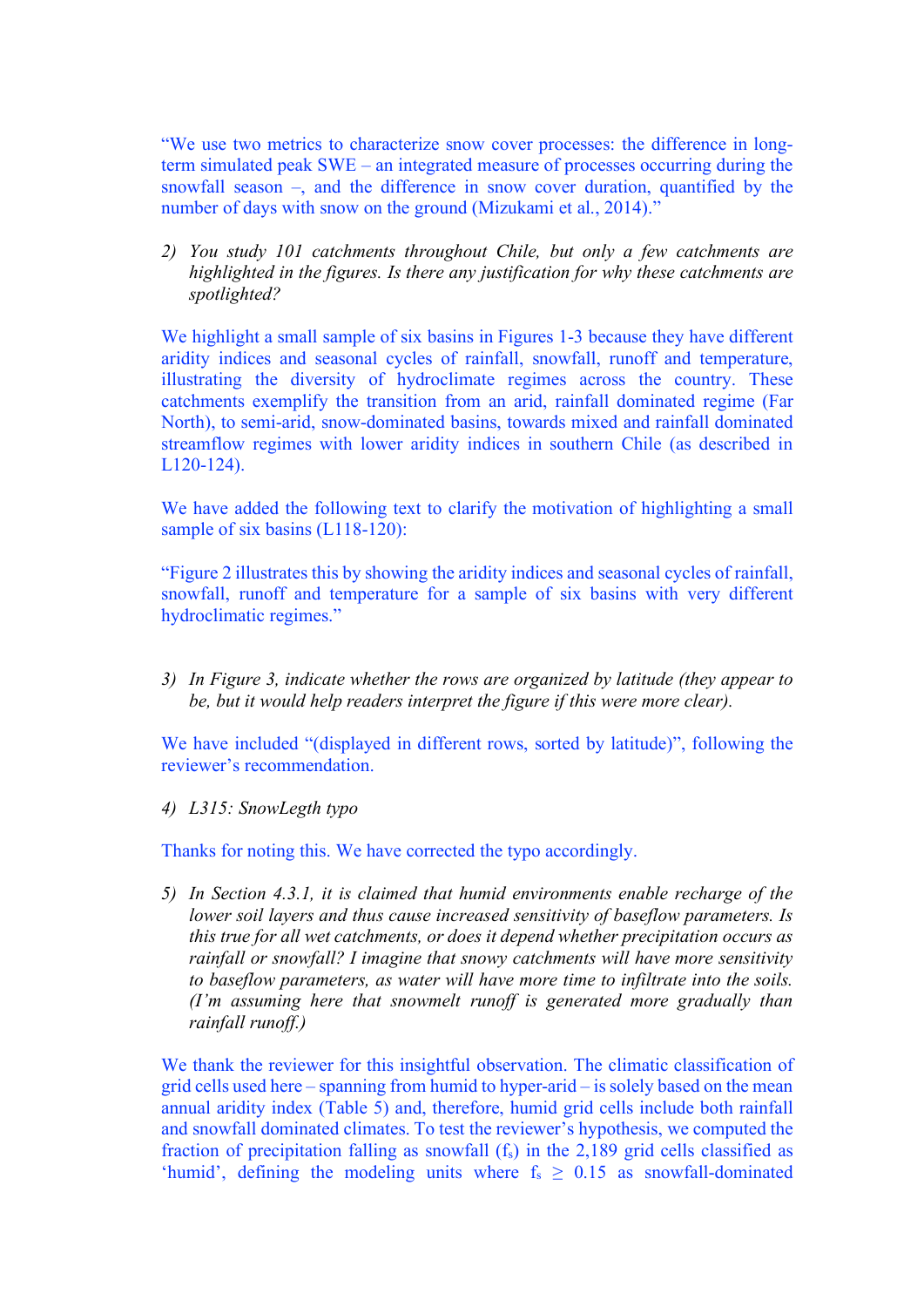(Berghuijs et al., 2014). We estimate  $f_s$  with the 3-hourly meteorological time series used to compute parameter sensitivities (April/2001 – March/2011), using a temperature threshold of 1 °C for partitioning precipitation between rainfall and snowfall (Hock, 2003). As a result, we find that 711 (32.5%) humid grid cells are snowfall dominated, and the remaining 1,478 cells (67.5%) are rainfall dominated.

The stratification of parameter sensitivities in humid grid cells based on the dominant precipitation phase reveals that the three most important parameters in rainfall dominated grid cells remain the same for all metrics. In snowfall dominated grid cells, the ranking of relevant parameters is the same for all metrics, excepting RMSE and TRMSE (Table 1), for which ALB THA arises as the most important parameter. Such behavior is expected because ALB THA affects snow albedo during melting periods; nevertheless, the baseflow parameters Ds Max and Ds are still important in humid, snowfall dominated grid cells, with IS<sub>L</sub> medians that are similar to those obtained from all humid grid cells. Therefore, we conclude that baseflow parameters provide important sensitivities across humid grid cells, regardless of the dominant precipitation phase.

We have included the following text in section 4.3.1 to make this point (L390-392): "Interestingly, in humid subdomains baseflow parameters yield high sensitivities in both rainfall and snowfall dominated grid cells, although ALB THA emerges as the most important parameter for RMSE and TRMSE in snowfall dominated grid cells (not shown)."

|              | All humid grid cells $(n = 2, 189)$ ; |              | Snowfall dominated humid grid |              |
|--------------|---------------------------------------|--------------|-------------------------------|--------------|
| Metric       | same as in Table 6)                   |              | cells $(n = 711)$             |              |
|              | Parameter                             | $ISi$ median | Parameter                     | $ISi$ median |
| <b>RMSE</b>  | Ds Max                                | 0.16         | <b>ALB THA</b>                | 0.211        |
|              | Ws                                    | 0.129        | Ds Max                        | 0.163        |
|              | Depth 3                               | 0.109        | Ws                            | 0.133        |
|              |                                       |              |                               |              |
| <b>TRMSE</b> | Ds Max                                | 0.152        | <b>ALB THA</b>                | 0.202        |
|              | Ws                                    | 0.11         | Ds Max                        | 0.159        |
|              | $\mathbf{D}\mathbf{s}$                | 0.104        | Ws                            | 0.118        |

Table 1: List with the three most sensitive parameters for all humid grid cells (same as in Table 6), and for snowfall dominated humid grid cells

*6) L380: syntax should be "LAI, Rmin, etc. being the most important parameters."*

Thanks for noting this. We have corrected the syntax following the reviewer's recommendation.

#### References

Bennett, K. E., Urrego Blanco, J. R., Jonko, A., Bohn, T. J., Atchley, A. L., Urban, N. M., & Middleton, R. S. (2018). Global Sensitivity of Simulated Water Balance Indicators Under Future Climate Change in the Colorado Basin. *Water Resources Research*, *54*(1), 132–149. https://doi.org/10.1002/2017WR020471